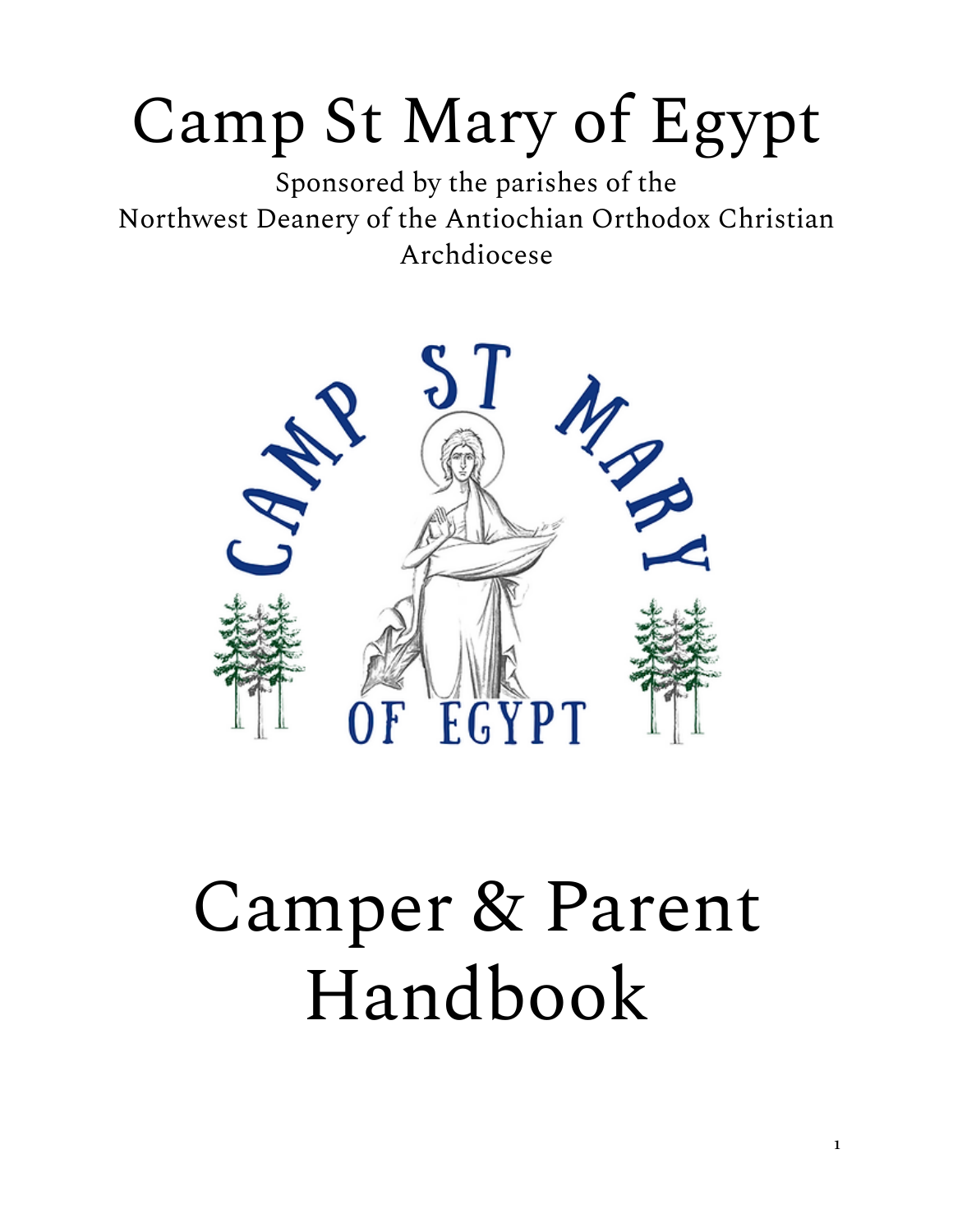Dear Parents/Guardians,

We are so pleased that you have chosen to send your child to Camp St Mary of Egypt (CSME) and humbled that you have entrusted us with their care, a responsibility that we take very seriously! Here, our campers have the unique opportunity to experience life in community together and to live out their faith as Orthodox Christians in the grand natural beauty of the Northwest. There is nothing quite like it!

It is our goal at CSME to create a space for youth to live in community together, to have fun and fellowship, to be outdoors and experience the natural beauty that God created for us, and to learn how to deepen their spiritual lives.

Campers are afforded the rare chance to interact with a number of clergy who are there to answer their questions, hear confessions, and to teach on the spiritual life. There are also many faithful staff in residence for the week, while engaging in fun activities together like swimming, canoeing, and many other memorable pastimes!

Now more than ever, it is critical for our youth to be steadfast in their faith and to have a clear understanding of the essence of what it means to be an Orthodox Christian. Camp is an integral time for youth to make firm their foundation (Matthew 7.24-27). Many of us have witnessed and/or experienced, one week at Camp can transform a young person's life both in the short term and in the long term.

Here, you'll find valuable information that will help you and your camper prepare for their camp experience. Please read this booklet carefully, and don't hesitate to contact me with any questions that you may have.

With Love in Christ, Kh Kara CSME Executive Director 425.420.8778 kara.vollman.csme@gmail.com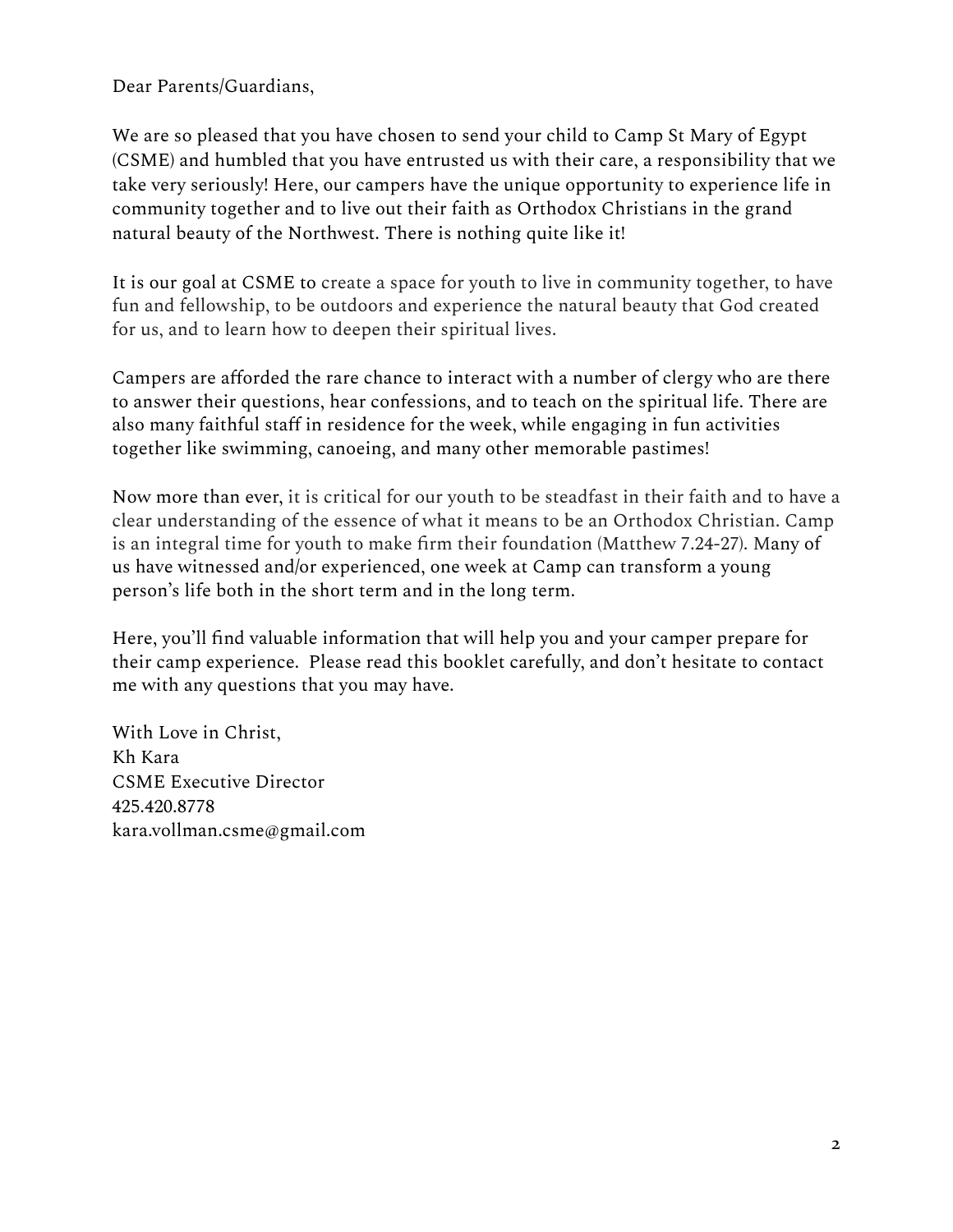#### **CSME 2022 Mission Statement, Program Goals, Anticipated Outcomes**

CR 2.1, CR 2.2, CR 2.3, CR 2.4

#### **Camp St. Mary of Egypt Mission Statement:**

The mission of the Camp St. Mary of Egypt is to provide to youth with a living experience of the Holy Orthodox Faith in community with other campers in a peaceful camp environment. We promote the enrichment of our Orthodox Faith, growth in personal relationships with the experience of life together, provide the opportunity to learn how to take personal responsibility for themself, their faith, and their environment, and to gain an appreciation for living in God's creation.

#### **Program Goals:**

- 1) To provide young people a living experience of the Holy Orthodox Faith
- 2) Enriching our Orthodox Faith in their lives
- 3) Practice living in community with one another
- 4) Growth in personal relationships.
- 5) Growth in personal responsibility.
- 6) Develop an appreciation for living in God's creation

#### **Process:**

- 1) Provide a schedule with a daily cycle of prayer and Church Services
- 2) Daily Christian Education Sessions provided, time for Confession, faith questions answered by Priests, direct participation in Church Services
- 3) Living, eating, praying, sharing, experiences and sleeping in cabins
- 4) Friendships made in the cabin, group participation, large group activities, services, and age-grouped Ed. Sessions
- 5) Responsible for cabin chores, church services, personal behavior, hygiene, dietary requirements
- 6) Participation in outdoor activities, Camp theme and daily focus in Ed. Sessions

#### **Measurable Outcomes:**

- 1) Take a model of Orthodox Christian daily routine home
- 2) Acquire an understanding of the Faith, the experience of Confession, comfort in getting to know and interact with Clergy
- 3) Acceptance of all people and viewing them as an icon of Christ
- 4) Lasting friendships formed in the common family of Faith
- 5) Work/chores done in acceptance and performed in love
- 6) Recognition of the Holy Trinity in God's creation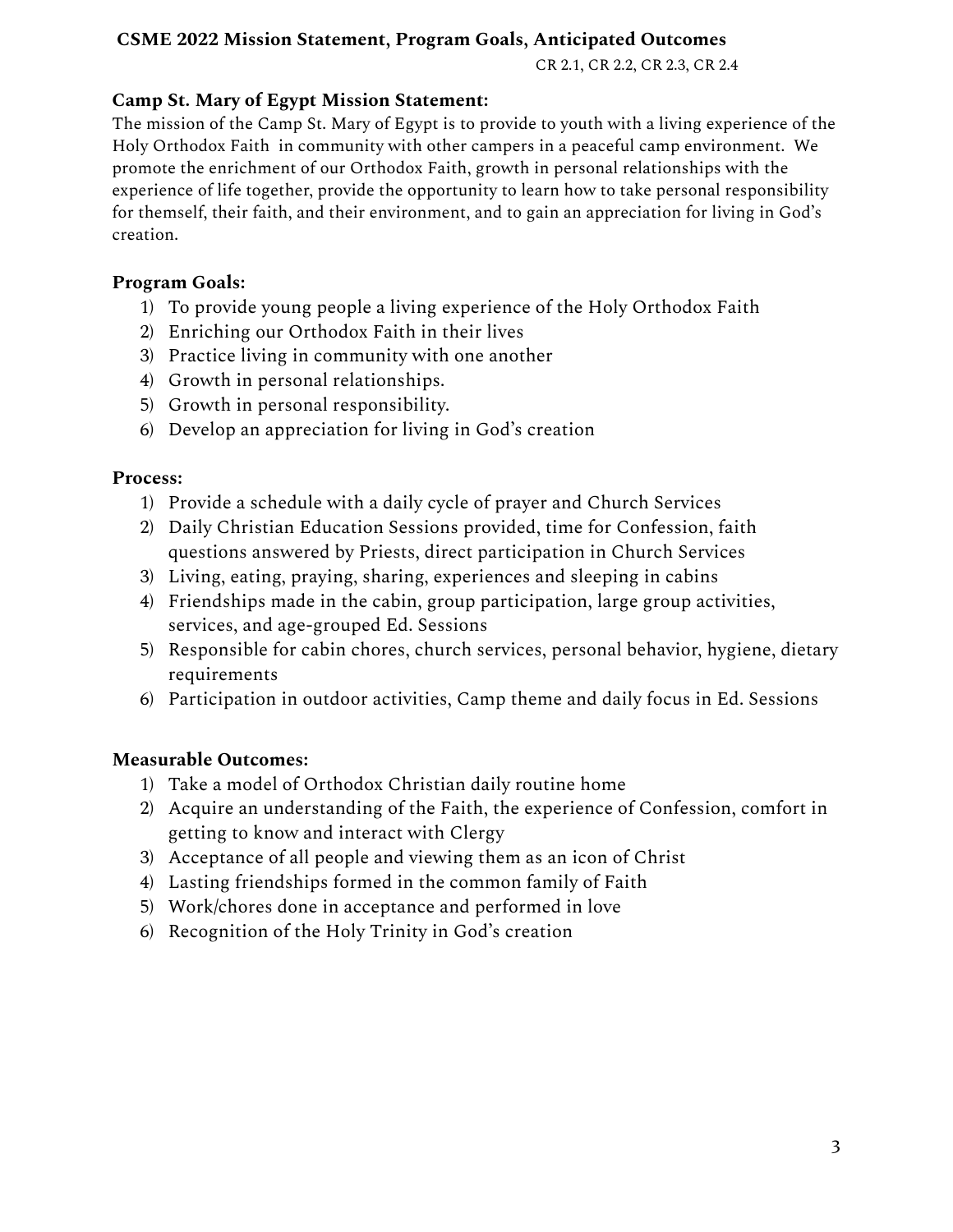#### **What is Camp Like?**

## **Camp Life**

Just about everything about life at camp is different from life at home! Preparing your camper with as much information as possible will help them to better adjust. Some key differences are - having a different daily schedule, sharing living quarters with others, and eating food that they may not be used to having at home. If you are sending a first-time camper, please review this section with them so they know what to expect.

## **A Typical day at camp**

| Here is a sample schedule of a typical day at camp:                         |  |
|-----------------------------------------------------------------------------|--|
| Early Bird (activities for those kids who rise early)                       |  |
| Matins                                                                      |  |
| <b>Breakfast</b>                                                            |  |
| Cabin Prep for Morning Ed. Sessions                                         |  |
| Morning Education Session 1                                                 |  |
| Morning Education Session 2                                                 |  |
| Cabin Time                                                                  |  |
| Lunch                                                                       |  |
| Cabin Prep for Fun Activities Sessions (FACT)                               |  |
| FACT <sub>1</sub><br>(swimming, crafts, ping pong/games/music jam, climbing |  |
| FACT <sub>2</sub><br>tower, canoeing, mini-golf)                            |  |
| Snacks                                                                      |  |
| <b>Team Time Activities</b>                                                 |  |
| Cabin Time                                                                  |  |
| Vespers                                                                     |  |
| Dinner                                                                      |  |
| Evening Program                                                             |  |
| Dismissal for Younger Campers/Afterglow Social for Older Campers            |  |
| Dismissal for Older Campers/Lights Out for Younger Campers                  |  |
| Lights Out for Older Campers                                                |  |
|                                                                             |  |

## **Meals and Fasting**

Meals are served family-style in the cafeteria. The servings are generous and there are always second helpings available. A salad bar is offered at both lunch and dinner. Fasting rules are observed on Wednesday and Friday (no meat or dairy). For those campers with dietary issues, please see the section on dietary issues.

#### **Camp Activities**

Camp activities include:

**Morning Education Sessions** in which the campers are divided up into age groups for in-depth teaching sessions with clergy. Session 1 features teaching by the priests on the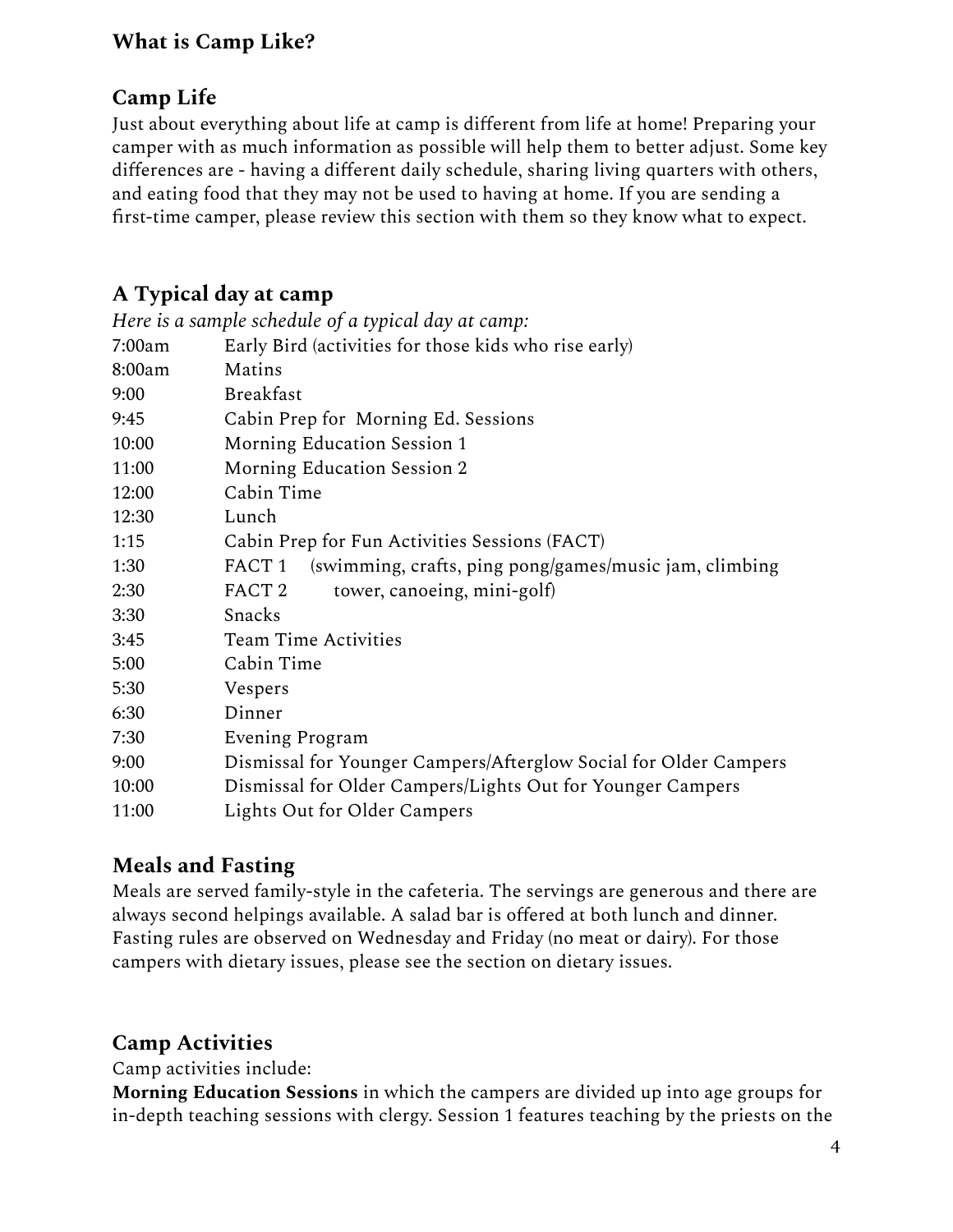focus topic of the day. Session 2 will rotate between "Fire on Father/Ask Abouna," Stories from the saint's lives and the Bible, a service craft, and service to the Church.

**Fun Activity Sessions (FACT)** take place following lunch. There are two per day and they include: swimming, crafts, ping pong/games/music jam, canoeing, mini-golf, rock wall (only with separate signed parental permission) and nature walks. Team Time follows and allows campers to get to know other campers outside of their own cabin as they participate in mixed-age teams.

**Team Time** breaks down barriers across the age groups and helps the older campers set a positive example for the younger campers, all while participating in exciting activities, scavenger hunts, water games, and whatever other creative activities our talented Activities Director chooses!!

After the high-energy Team Time, campers are given cabin time to rest until Vespers followed by dinner.

**Evening Program** features campfires with singing, the ever-popular talent show, and other surprising activities brought to you by our talented Activities Director!

#### **Camper Code of Conduct and Camp Rules:**

All campers are expected to act in ways appropriate to an Orthodox Christian setting and as those who seek to be living examples of Christ. Campers and staff alike comment year after year about the loving, positive, inclusive environment. Such an environment involves the commitment of each and every camper to follow the rules as outlined below. Failure to do so may result in a camper or staff member being sent home.

#### *Camp Rules:*

1. You will be expected to do as you are asked by those in authority, including the camp director, clergy, counselors, and camp staff.

2. When someone is speaking, you must be quiet and listen.

3. Dress modestly.

4. All campers and staff are expected to treat everyone with respect as their brother and sister in Christ. Therefore, any exclusive pairing off as a couple, or encouragement of this behavior (through talking about "crushes" or gossiping, etc.) or the formation of exclusive cliques is unacceptable and will not be tolerated.

5. Smoking, cigarettes, vaping, alcoholic beverages, drugs or other illegal substances, are not permitted. (AD 16.1)

6. Knives, lighters, matches, fireworks, firearms, and other dangerous items or weapons of any kind are not permitted. CSME reserves the right to search a camper's or staff's belongings if any of these items are suspected to be in their possession and will confiscate such items. At the discretion of the Camp Director, these items may be disposed of or returned to the camper's parent upon departure from camp. (AD 16.1)

7. Fighting is not permitted, including rough housing which might damage property or hurt smaller campers.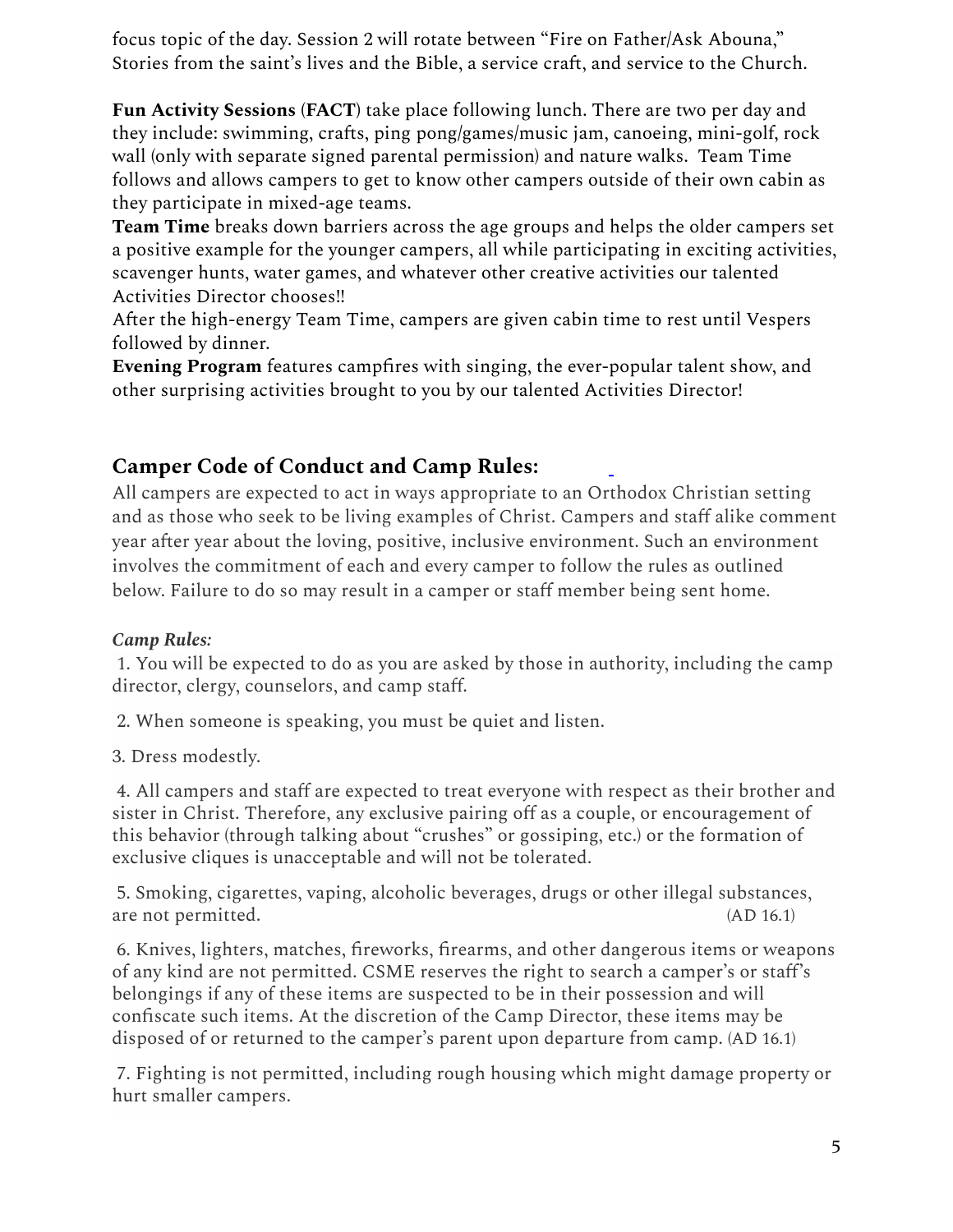8. Swearing will not be tolerated.

9. "Raiding" of cabins is not permitted.

10. NO pranks of any kind will be allowed—on your cabin mates, other cabins, siblings, etc.

11. Taking anything that is not yours without permission is stealing and is not permitted.

12. We respect camp property as well as the property of others. No defacing or destruction!

13. All medications must be given to the camp nurse at Registration.

14. All campers must remain at camp for the entire camp session.

15. Camp fires are permitted only in a designated area at the direction of the Camp Director.

16. The signal bell will be used only by the Camp Director in case of fire or emergency.

17. Fire alarms and extinguishers are for emergency use only.

18. No pets or animals are allowed at camp. (AD16.1)

19. Any electronic items that accompany the camper for the trip to camp must be stowed in the camper's luggage during the entirety of the time that camp is in session and may not be used. CSME is not responsible for the loss or damage of such items. If such items are found to be in use, they will be removed from the camper's possession until departure time. We STRONGLY encourage campers to leave all electronic items at home.

20. Campers are not permitted to have cell phones at camp. Camp is a time to "disconnect" from the everyday world and connect with nature, God, and our brothers and sisters in a unique Orthodox Christian camp community. For those campers who use their phones for traveling, phones will be collected upon check-in on Monday, and stored until departure time on Saturday.

21. All personal sports equipment should be left at home. This may include archery equipment, bats, hockey sticks, climbing gear, or other equipment which should be handled or stored safely from others. (AD 16.1)

22. All vehicles should be parked only in the specified parking area. No camper is permitted to leave, or come and go, during the camp session. (**Staff may only leave camp** with prior permission from the camp director). (AD 9.1)

*Please Note:*While all disciplinary action will be taken to attempt resolution on site, the Camp Director reserves the right to dismiss campers for gross violations of camp rules. Parents will be responsible for arranging and covering costs for their camper's early departure.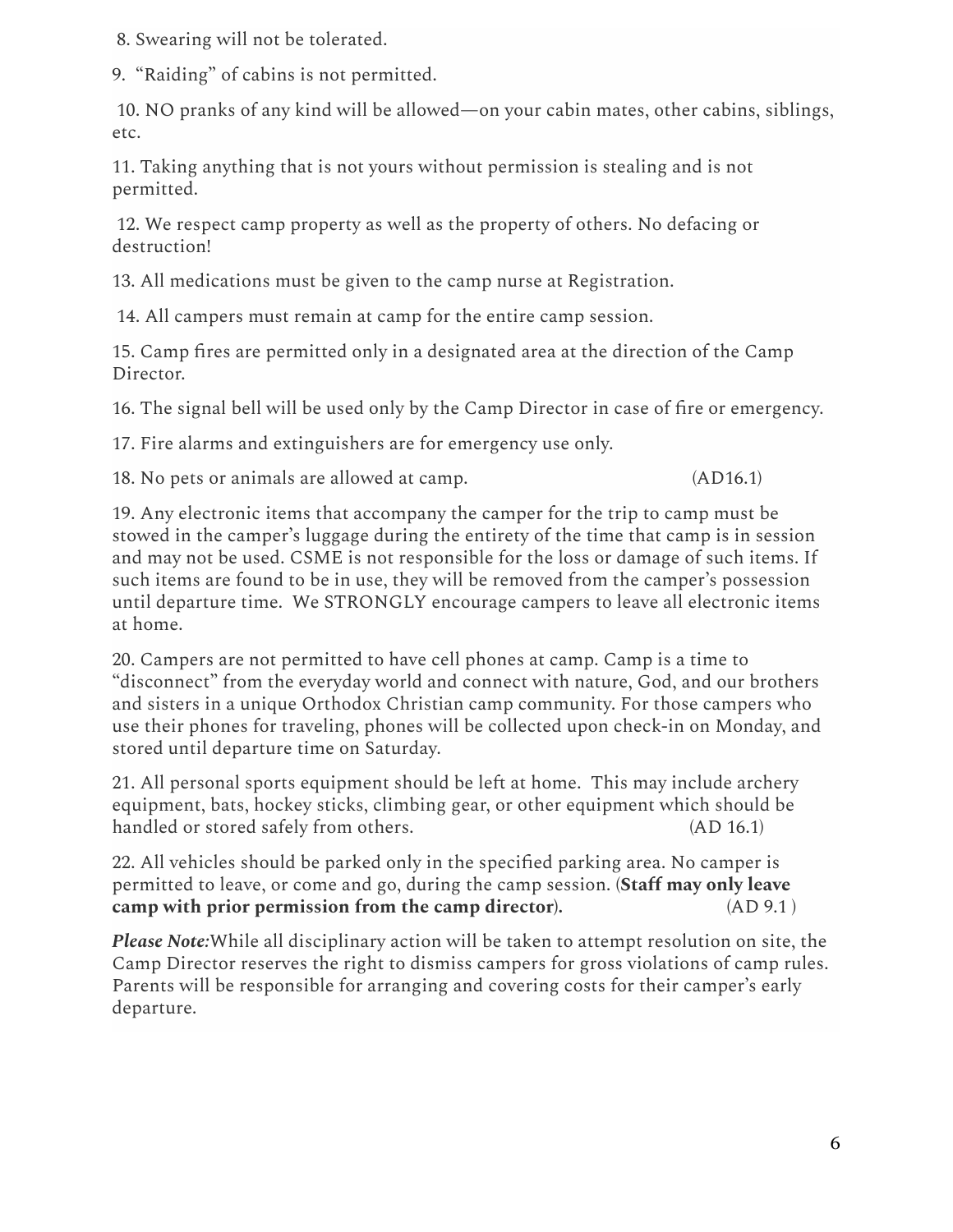## **Preparing for Camp**

#### **Campers with dietary issues**

If your camper has a medical need for a special diet, please note it on the health form. Ross Point Baptist Camp can accommodate certain dietary restrictions (gluten-free or dairy-free), but all meals are served family style and those campers with dietary restrictions must be able to advocate for their own diet.

For campers' safety, our policy at CSME is that campers who cannot advocate for their special diet will not be able to attend camp until they are mature enough to do so. This policy is not intended to be restrictive, but rather to protect those younger campers who cannot manage their own diets. The staff at Ross Point have been creative and gracious about providing wonderful food substitutes for those with dietary restrictions, but the food environment at camp does require that a camper knows what he can and cannot eat and ask for substitutes when needed.

*Please note:* Unless your camper has an actual medical need for a dietary restriction, we ask that you do not request a special diet—it creates a great amount of unnecessary work and expense for the kitchen staff for diet "preferences".

**If your camper has dietary issues, we ask that you pack eight, pre-packaged, individual snacks labeled with the camper's name and that you turn these in at registration.**

## **Cancellation and refund policy**

We understand that "life happens", so in the event of your needing to cancel, we appreciate prompt notification. Cancellations before June 1 will receive a full refund *(less the non-refundable deposit)*. After June 1, refunds may be requested in writing and will only be granted if a replacement for the open spot is found, except in cases of family emergency (not family choice). *The deposit is non-refundable and non-transferable.*

## **Health care**

You and your camper must complete the Health History and Health Profile, Authorizations and Permissions in their entirety. This online form must be completed along with your camp registration in order to secure your camper's spot at camp. The Camp Nurse or Doctor reviews all Health Forms prior to camp, and is in residence for the entire week to handle routine and minor health care needs. Please refer to the Health Form regarding emergency medical care.

## **Health insurance**

All campers must be covered by a medical insurance policy. While Camp St Mary of Egypt will act as guarantor, any costs incurred by CSME in providing required treatment for doctor's appointments, prescriptions, etc. will be billed to the camper's parents or guardians.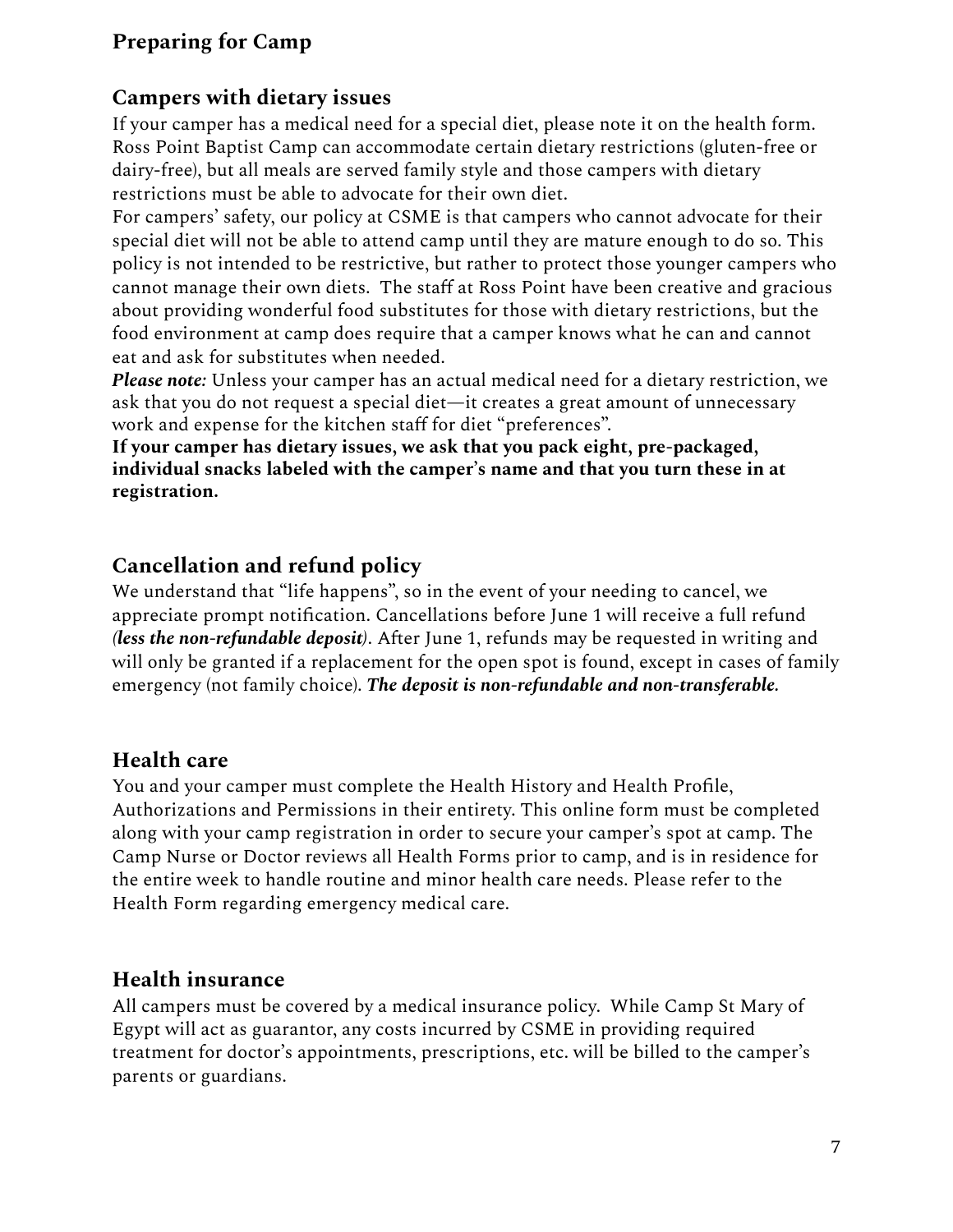#### **Media consent**

Throughout your camper's stay, staff members will be taking photos for the final evening's photo slideshow (a highlight of the week!). There will also be a camp photo that will be displayed on the camp website. Please know that all staff members have signed a "CSME Volunteer Staff Policy for Social Media and Websites" and take your camper's privacy seriously. By sending your child to Camp St Mary of Egypt, you are giving permission for their photo to be on the camp website.

#### **Sending a first-time camper**

If this is your child's first trip to Camp St Mary of Egypt, your preparation in advance will go a long way towards helping them have a great experience and minimize the effects of homesickness. Please visit the Parent Resources section of our website for a link with tips from the ACA on preventing homesickness.

We do ask parents to consider carefully whether their child is ready for camp. In our experience, we have found that if a child is hesitant about attending camp or does not yet seem ready, it is often in the child's best interest to wait a year. It is better to wait one year and have a camper have a positive experience, than to come too early to camp and be left with a lasting negative impression. Readiness to attend camp varies widely, especially among 9- to 12-year-olds, so please take your own child's temperament and social maturity into consideration.

## **Packing List**

#### **Dress code and modesty expectations**

Parents, please make sure that your camper respects the dress code and packs appropriate clothing as described below.

While camp is, by nature, informal, Christian modesty should be your guiding principle when packing. Excessively revealing clothing should not be packed as any camper wearing inappropriate clothing will immediately be asked to change. Inappropriate clothing includes but is not limited to: open back tops, tops with low-cut fronts, too-tight clothing, half shirts, shirts that expose the midriff, spaghetti-strap tank tops, short shorts (shorts should be worn a few inches above the knee), low-cut waistlines, clothing bearing inappropriate logos, sayings, or advertising, and tank-top-style undershirts.

Here are some particulars--

**Daily wear:** the best clothes to pack for daily wear at camp are a loose-fitting t-shirt and either long pants, capris, long shorts, or knee-length or lower skirts.

**Swimwear:** we prefer one-piece swimsuits for girls, but understand that some girls need to wear two-piece "tankinis" due to size issues. If this is the case, we ask that the tankini shows no bare midriff (athletic styles are fine). Again, when packing a swimsuit, please consider our overall modesty policy.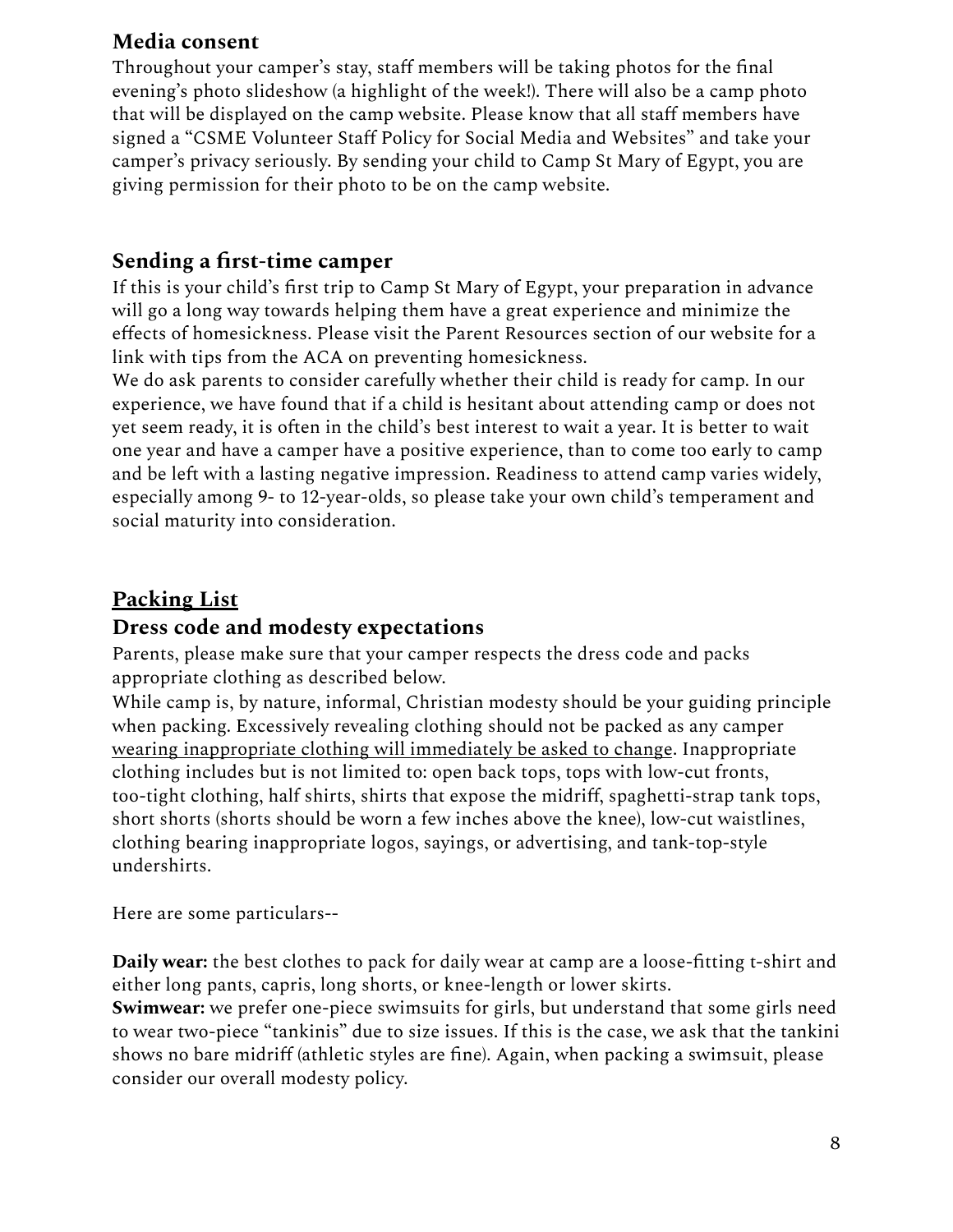**Church Service Attire:** for daily services, camp clothing is fine, although sleeveless shirts are never allowed during church services (either boys or girls). We will have Divine Liturgy once during the camp week, and for that we ask that you pack one nice "church" outfit—skirts or dresses for girls, pants and nice shirt for boys. There will be time to change into regular "camp clothes" after Breakfast on Liturgy day. **Footwear:** part of the fun of camp is all the activities and you need to wear the right shoes. Close-toed shoes are a must for all Activity Sessions and Team Time Activities. Sneakers, athletic shoes, or water shoes with a back-strap are best (flip flops are best kept for showers).

**Weather and Cool Evenings:** since it has been known to rain during camp, it's a good idea to pack something for the rain such as a hooded sweatshirt or jacket as well as a pair of long pants. Evenings can be cool, so these same garments can keep you warm for campfire and evening activities.

#### **Camper Packing List**

\*Clothing & footwear for six days of camp, including one nice church outfit for Liturgy \*Bedding: one bottom sheet to cover mattress and a sleeping bag OR sheet set &

blankets \*Pillow

\*Flashlight (with working batteries)

\*Towels—one bath towel, one beach towel, one washcloth

\*Toiletries (no aerosol products such as hairspray)

\*Sunscreen

\*Hat/Head scarf for sun protection

\*Insect repellant (non-aerosol)

\*Lip balm

\*Reusable water bottle: this is mandatory as there will not be cups available for water. \*Small backpack for afternoon activities: to carry sunscreen, water bottle, towel, etc. \*Medicine: All medications must have the original pharmacy label, with your name and dosage instructions clearly marked. These will be turned into the Camp Nurse at registration as no medication of any kind, either over-the-counter or prescription, is allowed in cabins. The exception is for those that require an asthma inhaler, or epi-pen for severe allergies.

\*Laundry bag: All campers should bring a laundry bag in which to accumulate dirty clothing. There are no laundry facilities at camp. Clothing left behind will be donated to a local charity.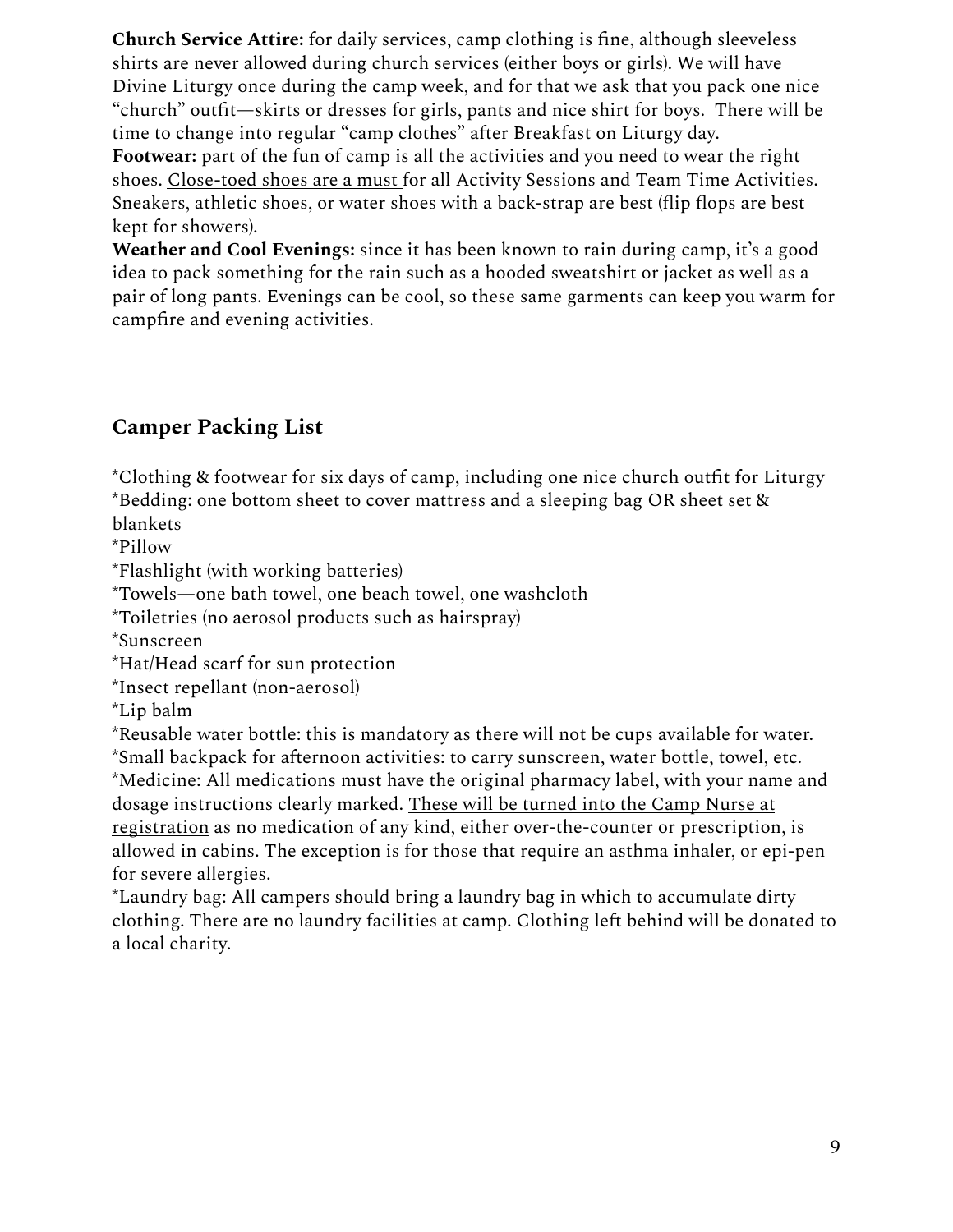## What **not** to pack: *Please see our Camp Rules for a comprehensive list*

\*Money: we have no camp store and CSME is not responsible for replacing lost funds. \*Cell phones: we do not encourage campers to bring cell phones to camp and CSME is not responsible for any lost or damaged cell phones. For those campers who use their phones for traveling, phones will be collected upon check-in on Monday, and stored until departure time on Saturday.

\*Snacks: (unless your camper has a dietary issue and then we ask you to provide eight, individual, pre-packaged snacks labeled with their name).

\*Electronics: CSME does not allow electronics at camp and is not responsible for the loss or damage of any electronics brought to camp. Please see Camp Rule #19

\*Jewelry or expensive clothing

\*All tobacco and vaping products

\*Alcohol, illegal drugs and paraphernalia

\*Dangerous implements, weapons (including, but not limited to: knives, axes, fireworks)

\*Any illegal substances

\*Personal sports equipment

\*Animals and pets of any kind

## **During Camp**

#### **Visiting Camp**

You will have the opportunity to meet our staff and tour the camp facilities on Monday during registration (1-3pm). However, because campers often become homesick when they see a parent or family member, we ask that there be no other visits to camp during the regular camping session. No unauthorized visitors are allowed at CSME during the entire duration of camp.

## **Contact with your camper**

The active camp schedule prevents regular contact with your camper. Outgoing calls may be allowed at the discretion of the Camp Director, and only for urgent matters. Receiving or placing phone calls during the camp week disrupts the program and often makes homesickness worse, so we do not allow them except for emergencies. If your camper suffers serious injury or illness, you will be notified promptly. Here is a list of when you'll be notified by CSME:

#### CSME **"Parent Notifications**"

Parents will be contacted by the Medical Director or the Camp Director and may be asked to pick up their camper in the event of:

- Pre-Camp Health Profile/History deficiencies or concerns
- Camp—Health Profile/History incomplete, or parental permissions not granted
- Camper medical emergency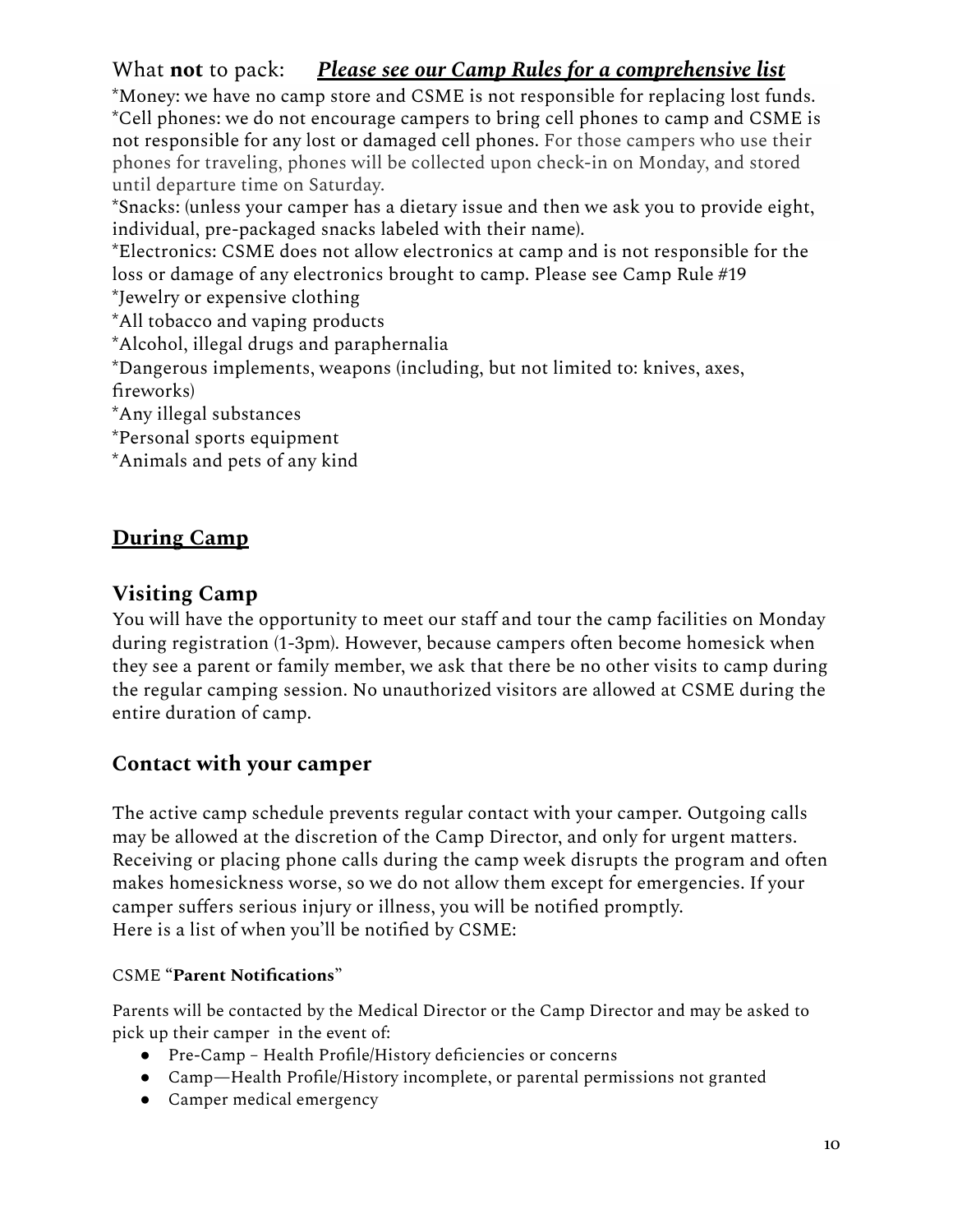- Medical outcome of treatment
- Non-emergency diagnostic services, rehabilitation services or specialist services are needed
- If a camper presents to the MD for a health complaint and previous permission was not given for administering stock medications
- The discretion of the Medical Director due to camper illness
- Fever
- Nits found on camper
- Extreme violation of the Rules
- At any time, to relay information about their campers physical or mental health, or other incidents of concern as deemed necessary by the Medical Director or Camp Director

Should a serious need to communicate with your child arise, please contact Kh Kara Vollman at 425.420.8778 or call Ross Point Baptist Camp directly at 208-773-1655 during business hours.

Mail service is available at Ross Point, so you can send mail to your camper: **Camper Name, c/o CSME, Ross Point, 820 S Ross Point Rd, Post Falls, ID 83854**

#### **Arrival and Departure**

#### **Location of Camp**

CSME is held at Ross Point Baptist Camp, 820 South Ross Point Rd, Post Falls, ID 83854. Directions can be found on the camp website.

#### **Times of arrival and departure**

Camp begins on Monday and registration is between 1pm and 3pm. Please make sure that your camper eats lunch prior to arrival and registration at camp and make every effort to arrive no later than 2:30pm so that all campers will be registered by 3pm. If you have a first-time camper, you will want to arrange to arrive with enough time to meet your camper's counselor, tour the camp, etc. Camp ends on Saturday at 11:30am and we request that parents pick up campers promptly as our facility contract requires us to vacate the facility at a specific time.

#### **Registration Process**

As you arrive at camp, please park in the designated area of the main parking lot. Luggage may be placed along the side of the main lodge building while you continue to the registration desk. Here your camper will be checked in and you'll be asked to provide the name of the person who has your authorization to pick up your camper on departure day. Your camper will only be released to this authorized person upon departure on Saturday.

Your camper will then receive their cabin assignment, turn in any cell phones that were brought (these will be returned upon departure check-out on Saturday) and visit the Nurse/Dr. screening area. Here, their medical history will be reviewed, medications will be turned in, and screening questions asked. Please note, CSME is a "no-nit" camp.